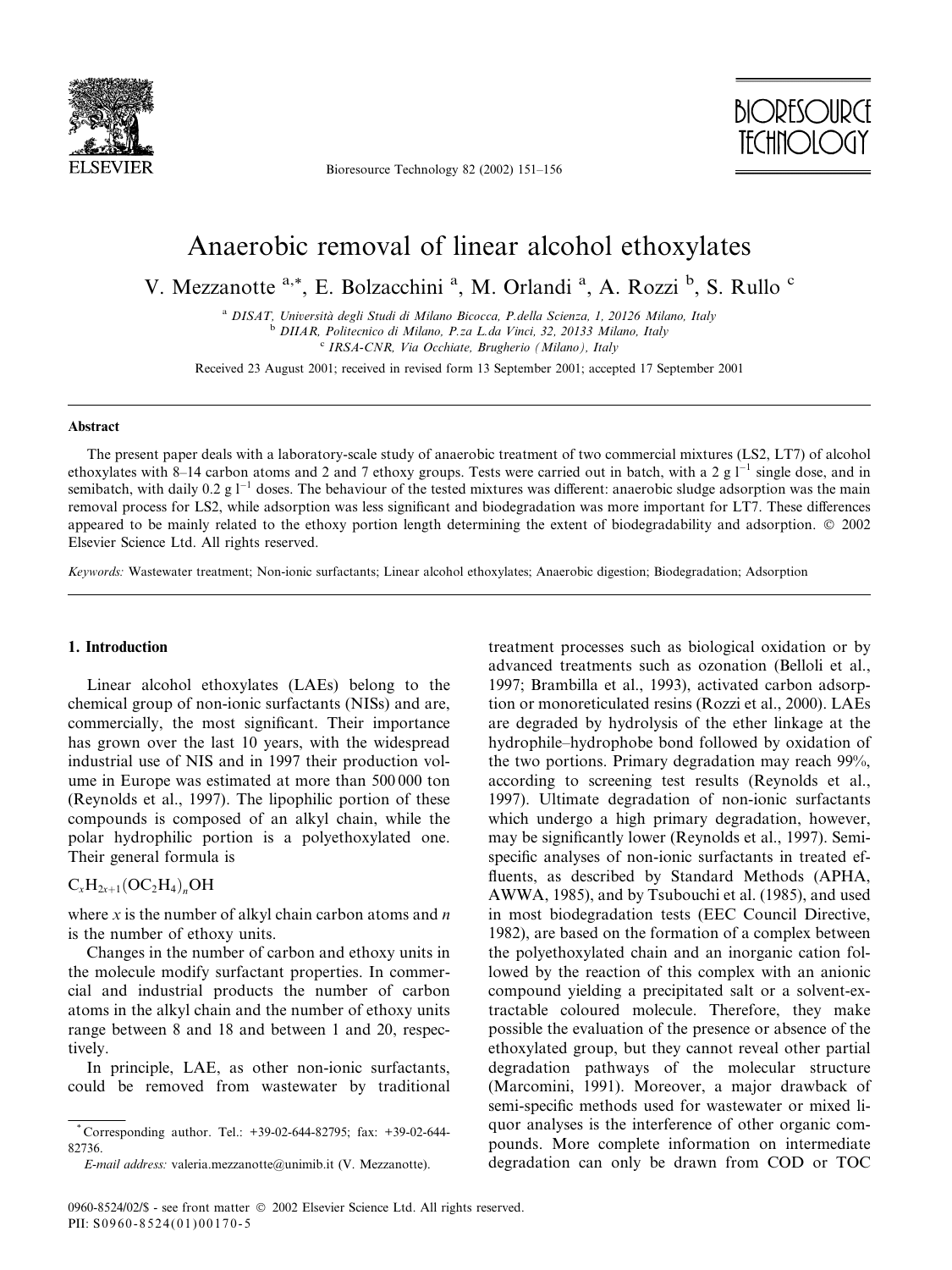analyses, which are often critical parameters for effluent discharge, and from the determination of by-products. In some cases, the removal of surfactants from wastewater is due to their adsorption on sludge, *i.e.* transfer from the liquid to the solid phase, but not due to biodegradation. Physical and chemical processes allow for a more efficient removal but their cost is often very high. Moreover, chemical oxidation frequently provides only an initial cleavage of the molecule but generates carbonylic by-products (Reynolds et al., 1997).

Anaerobic degradation has been reported for some LAEs (Reynolds et al., 1997). However, since any chemical transformation or separation of organic chemicals such as surfactants depends on their molecular structure, experimental results related to specific compounds cannot be generalized to the entire class of LAEs.

Many recalcitrant organic compounds, including some aromatic non-ionic surfactants, may be transformed by anaerobic co-metabolism with the addition of an easily degradable co-substrate acting as a carbon and energy source for microbial growth and maintenance and as an inducer of many co-metabolic enzymes and co-factors (Reynolds et al., 1997; Prats et al., 1997; Speece, 1996; Cheng et al., 1996, 1997).

The present paper reports the results of a laboratoryscale study on anaerobic treatment of selected alcohol ethoxylate mixtures with 8-14 carbon atoms and 1-7 ethoxy groups using milk whey as co-substrate.

#### 2. Methods

#### 2.1. Surfactants and co-substrates

Tests were performed on two commercial mixtures (Dehydol LT7 and LS2, produced by Henkel, Fino Mornasco, Como, Italy).

LT7 is an LAE commercial mixture composed of linear alcohols with varying carbon chain lengths and seven ethoxy groups. Its composition is: 48–58% C12E7. 18-24% C14E7, 11-15% C18E7, 0-3% C10E7, 0-1% C20E7.

Dehydol LS2 is composed of alcohols similar to the previous ones but with two ethoxy groups. The most important fraction  $(70-75%)$  is made of C12E2. 24-30% of the mixture is composed of C14E2, while C10E2 and C16E2 are  $0-2%$  each.

Dried defatted whey (1 g whey  $\cong$  1 g COD), supplied by Latteria Soresinese (Soresina, Italy), was used as cosubstrate in the reactor spiked with the surfactant, and was the sole organic carbon source in the blank. Whey was initially dissolved in hot water. Ethanol (95% grade volume) was used to dissolve surfactants before spiking them into the reactors.

#### 2.2. Lab-scale plants

The reactors had 4.5 l volume, were stirred (30 rpm) and kept at 33 °C by a thermostated water jacket. They also had inlets for feed and outlets for supernatant (see later) and sludge. Methane production was measured as a function of the decreasing level of the liquid in the gas collecting column. Since the liquid was an alkaline solution (NaOH 0.1 M) and reacted with  $CO_2$  and  $H_2S$ , the gas volume within the column was only methane.

# 2.3. Inocula

The inoculum was composed of a 2:1 mixture of sludges coming from two full-scale anaerobic digesters. The first one was a conventional sludge at a treatment plant fed on mixed domestic and industrial sewage. The second one was a UASB fed on wastewater from a soft drinks factory. When the tests started, total solids in the reactors were about 15 g  $1^{-1}$  and the average volatile suspended solids/total suspended solids ratio was 0.59.

#### 2.4. Sampling and analyses

Samples for COD analysis were collected daily from supernatants after settling the sludge in the reactors for  $1<sub>h</sub>$ .

COD was determined according to Standard Methods (APHA, AWWA, 1985) after filtration (GF/C Whatman filters). Total solids and pH were also measured daily.

Methane volume was measured from the liquid level within the gas columns and corrected as ml in normal conditions (1 atm,  $0^{\circ}$ C).

Methane production rate  $(rCH<sub>4</sub>)$  was calculated as the amount of methane produced/l reactor/day (ml  $1^{-1}$  d<sup>-1</sup>). *r*COD indicates the amount of COD converted to methane and was calculated from  $rCH_4$  on the basis of the stoichiometric relation 1 g COD = 0.35 N 1 CH<sub>4</sub>. Total and volatile solids were determined at the beginning and at the end of each test. Degradation by-products were identified by HPLC with evaporative light scattering detector (ELSD) 500 (Alltech). The instrument was a HPLC pump 600 E (Waters, Milford, MA, USA) equipped with a Reodyne 7125 injector with a 10 µl loop. The analytical column  $(25 \text{ cm} \times 2.1 \text{ mm ID})$ used was a stainless-steel column packed with 5 µm particles of silica-based C8 material, (Alltech). The mobile phase was a gradient of  $CH_3CN/H_2O$  from 80%/  $20\%$  to  $95\%/5\%$  in 10 min, and the flow was  $0.2$  ml min<sup>-1</sup>.

#### 2.5. Experimental procedures

Anaerobic degradation of each tested mixture was evaluated daily as COD removal, by measuring COD in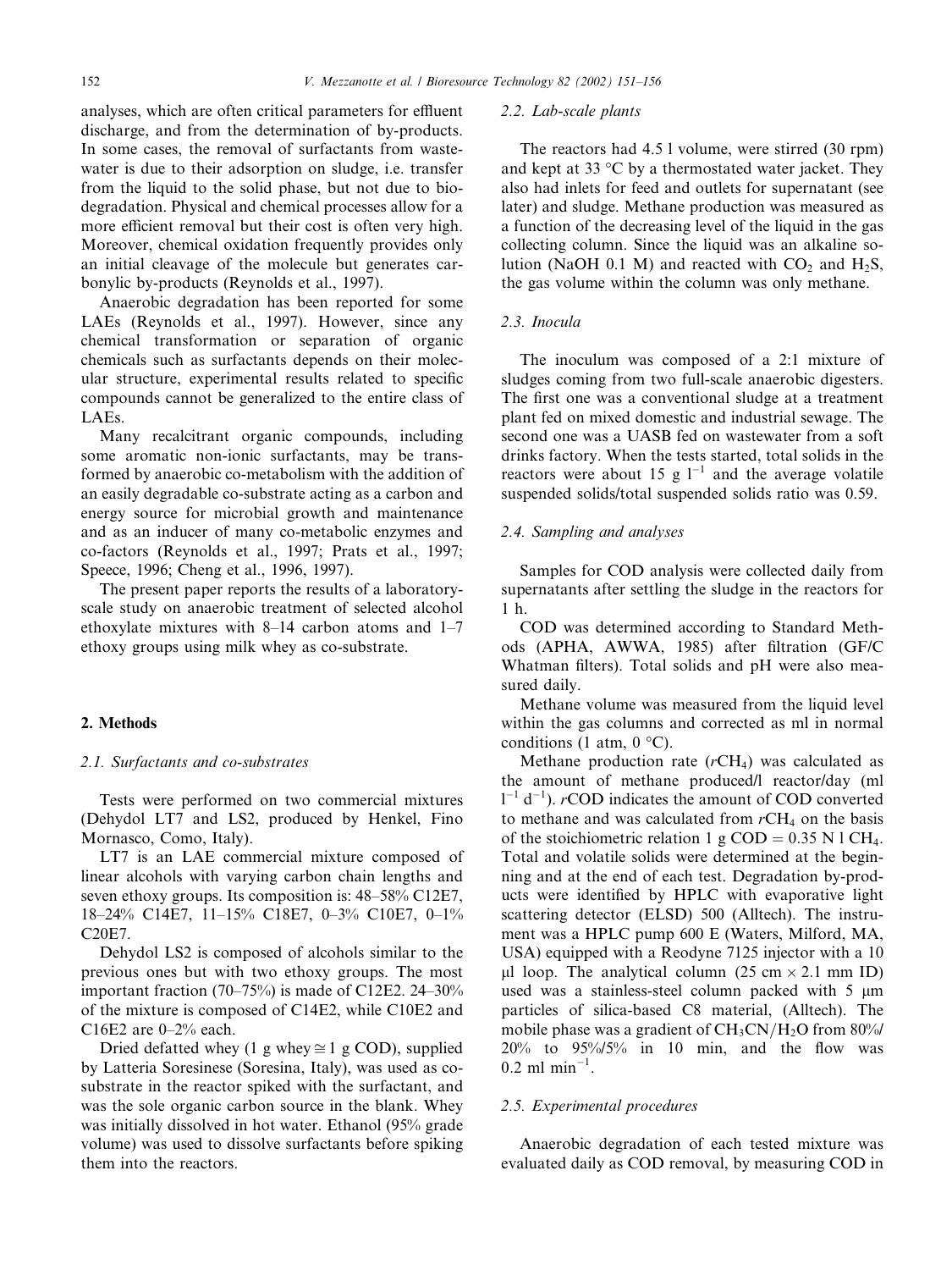| ×<br>۰, | I<br>$\sim$ |
|---------|-------------|
|         |             |

| Day | Volumetric loading rate (mg COD $1^{-1}$ d <sup>-1</sup> ) |      |      |          | Supernatant <sup>a</sup> COD (mg $1^{-1}$ ) | $rCH_4^b$ (ml $1^{-1}$ d <sup>-1</sup> ) |
|-----|------------------------------------------------------------|------|------|----------|---------------------------------------------|------------------------------------------|
|     | LS <sub>2</sub>                                            | EtOH | Whey | Total    |                                             |                                          |
|     | 4780                                                       | 327  | 114  | 5221     | 347                                         | 159                                      |
|     |                                                            |      | 114  | 114      | 944                                         | 155                                      |
|     |                                                            |      | 114  | 114      | 900                                         | 163                                      |
|     |                                                            |      | 229  | 229      | 933                                         | 48                                       |
|     |                                                            |      |      | $^{(1)}$ | n.d.                                        | 48                                       |
|     |                                                            |      |      |          | n.d.                                        | 48                                       |
|     |                                                            |      | 114  | 114      | 968                                         | 40                                       |
|     |                                                            |      | 114  | 114      | 960                                         | 36                                       |
|     |                                                            |      | 114  | 114      | 850                                         |                                          |
|     |                                                            |      | 114  | 114      | 826                                         | 25                                       |

Volumetric loading rate, COD measured in the liquid phase, and CH<sub>4</sub> production rate ( $rCH<sub>4</sub>$ ) during the test with a sole dosage of LS2 mixture (2 g  $1^{-1}$ 

n.d.: Not determined.

<sup>a</sup> See text, after sludge settling in reactor.

 $<sup>b</sup>$  See text.</sup>

Table 1

the supernatants and methane production. Each test was performed after adequate acclimation of sludge obtained by adding daily, for one week, small loads (25 mg) COD  $1^{-1}$  reactor) of the tested mixture plus whey (100  $mg l^{-1}$  reactor), as co-substrate, and ethanol, utilized to dissolve the surfactant. Every day mixing was stopped for 1 h prior to the addition of substrate and co-substrate and 300 ml of supernatant were drawn from each reactor. A small amount (40–50 ml) was used for analyses: whey and eventually ethanol + LAE were dissolved in the remaining supernatant which was made up with water to 300 ml and subsequently re-injected into the digester to keep the working volume at 4.5 l.

#### 2.6. Two kinds of tests

Tests with a single dosage to monitor the LAE degradation and the by-products. The surfactant mixture was dissolved in ethanol and spiked into the reactor at the beginning of the test and subsequently whey was added daily (during week days) as co-substrate. On Fridays a double dosage was provided to supply each reactor for the week-end, during which time it was not fed. Methane yield for Saturdays, Sundays and Mondays is reported in tables as 1/3 of the total week-end amount.

Semibatch (fill and draw) tests with daily LAE dosage to evaluate the removal of a mixture in semi-continuous input conditions. Co-substrate and surfactants, dissolved in ethanol, were added every day, except at weekends, as described above.

#### 3. Results and discussion

#### 3.1. Tests adding LS2

# 3.1.1. Addition of 2 g  $l^{-1}$  test

In Table 1 loading conditions and results are given as COD loading rate, COD in the supernatants and

methane production rate, while Fig. 2 shows COD loads, COD trend in the supernatant (CODout) and the COD removal estimated on the basis of methane production  $(rCOD)$ .

The removal of LS2 was 84% one day after the addition and remained about the same  $(86\%)$  over 9 days. However, as can be seen in Fig. 1, adsorption seemed to play a more important role than biodegradation in the surfactant removal. Methane yield was consistent with co-substrate consumption and methane production rate decreased while the test progressed and was a little over 20 ml/l reactor/day at the end. After the 9-day test, the reactor was fed again with easily degradable substrate (whey). No toxic effect due to the surfactant was observed since the activity of methanogenic bacteria, as measured by COD removal and CH<sub>4</sub> production, returned to normal levels. The significant role of adsorption was confirmed by HPLC analyses, performed on supernatant and on sludge samples collected immediately after the surfactant addition and during the following days. None of the characteristic peaks of LS2 could be observed in the supernatant samples while the peaks of C12E2 and of C14E2, which are the most im-



Fig. 1. COD loads (mg COD  $1^{-1}d^{-1}$ ), COD in the supernatant (CODout, mg l<sup>-1</sup>) and COD removed calculated on the basis of methane production  $(r\text{COD})$  during the test with a sole dosage of LS2 mixture  $(2 g 1^{-1})$ .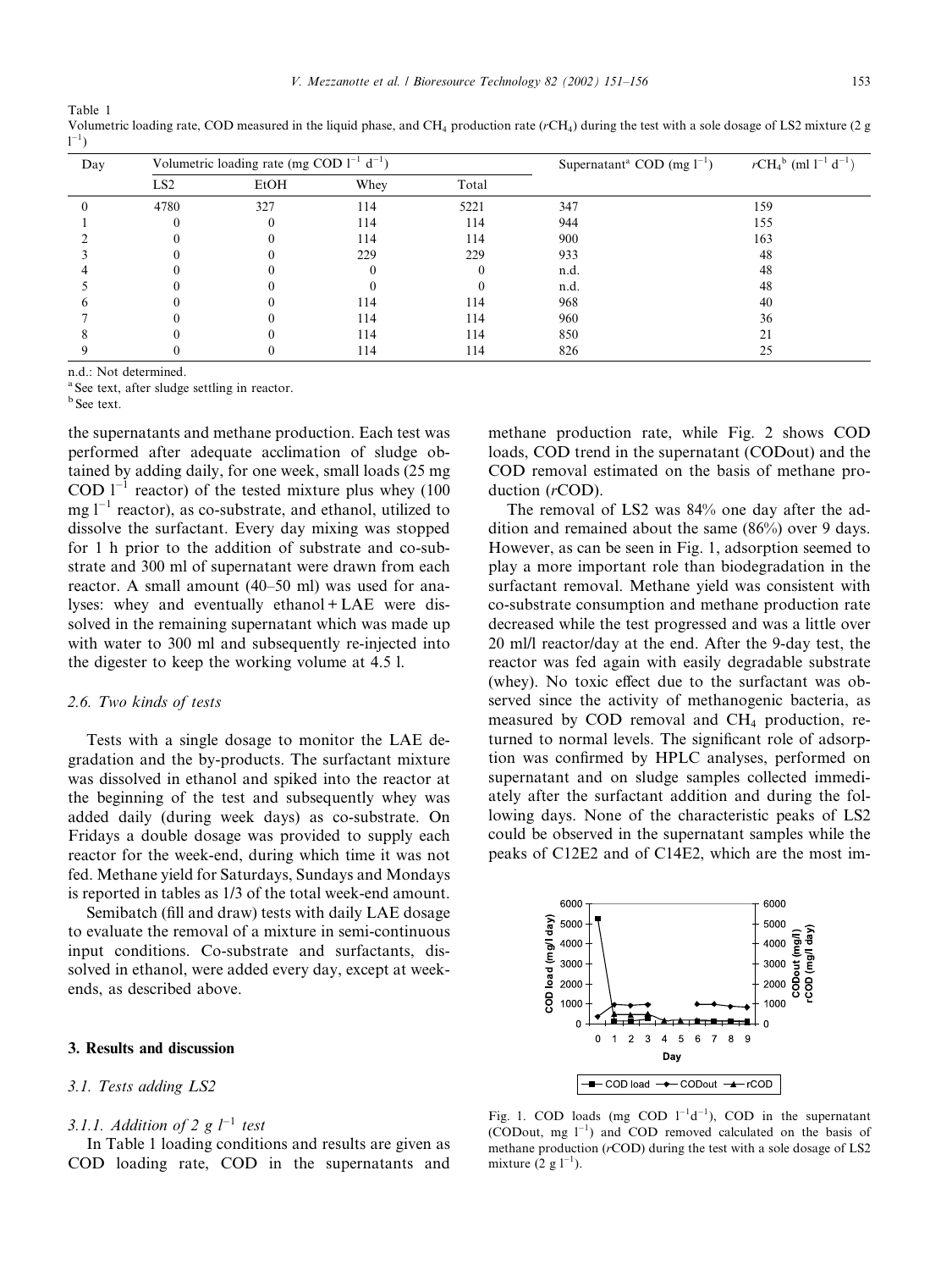

Fig. 2. COD loads (mg COD  $1^{-1}$  d<sup>-1</sup>), COD in the supernatant (CODout, mg  $1^{-1}$ ) and COD removed calculated on the basis of methane production (rCOD) during the 0.2 g  $1^{-1}$  d<sup>-1</sup> test with LS2.

portant compounds in LS2, were easily identified in the sludge extract, prepared by ethyl acetate.

# 3.1.2. Addition of 0.2 g  $l^{-1}$   $d^{-1}$  test

The results of this test (Fig. 2, Table 2) confirmed the low biodegradability of LS2 in anaerobic conditions: the



Fig. 3. COD loads (mg COD  $1^{-1}$  d<sup>-1</sup>), COD in the supernatant (CODout, mg  $1^{-1}$ ) and COD removed calculated on the basis of methane production  $(r\text{COD})$  during the test with a sole dosage of LT7 mixture  $(2 g 1^{-1})$ .

supernatant COD gradually increased over time probably due to the accumulation of non-adsorbable and non-degradable residues or by-products of the added surfactants. The difference between COD removed from the liquid phase and COD converted to methane was invariably high. However, methane production rate and

Table 2

Volumetric loading rate, COD measured in the liquid phase, and CH<sub>4</sub> production rate ( $rCH_4$ ) during the LS2 test with daily dosage (0.2 g  $1^{-1}$  d<sup>-1</sup>)

| Day | Volumetric loading rate (mg COD $1^{-1}$ d <sup>-1</sup> ) |          |          | Supernatant <sup>a</sup> COD (mg $1^{-1}$ ) | $rCH_4^b$ (ml $1^{-1}$ d <sup>-1</sup> ) |     |
|-----|------------------------------------------------------------|----------|----------|---------------------------------------------|------------------------------------------|-----|
|     | LS <sub>2</sub>                                            | EtOH     | Whey     | Total                                       |                                          |     |
|     | 478                                                        | 103      | 114      | 695                                         | 198                                      |     |
|     | 478                                                        | 91       | 114      | 683                                         | 242                                      | 113 |
|     | 478                                                        | 77       | 114      | 669                                         | 333                                      | 145 |
|     | 956                                                        | 190      | 228      | 1374                                        | 250                                      | 105 |
|     | $\theta$                                                   | $\theta$ | $\bf{0}$ | $\boldsymbol{0}$                            | n.d.                                     | 100 |
|     | $\Omega$                                                   | $\theta$ | $\theta$ | $\theta$                                    | n.d.                                     | 100 |
| 6   | 478                                                        | 98       | 114      | 690                                         | 169                                      | 100 |
|     | 478                                                        | 98       | 114      | 690                                         | 360                                      | 181 |
| 8   | 478                                                        | 98       | 114      | 690                                         | 384                                      | 210 |
| 9   | 478                                                        | 98       | 114      | 690                                         | 408                                      | 181 |
| 10  | 956                                                        | 200      | 114      | 1270                                        | 409                                      | 166 |

n.d.: Not determined.

<sup>a</sup> See text, after sludge settling in reactor.

<sup>b</sup> See text.

Table 3

Volumetric loading rate, COD measured in the liquid phase, and CH<sub>4</sub> production rate ( $rCH<sub>4</sub>$ ) during the test with a sole dosage of LT7 (2 g  $1^{-1}$ )

| Day | Volumetric loading rate (mg COD $l^{-1}$ d <sup>-1</sup> ) |          |      | Supernatant <sup>a</sup> COD (mg $1^{-1}$ ) | $rCH_4^b$ (ml $1^{-1}d^{-1}$ ) |     |
|-----|------------------------------------------------------------|----------|------|---------------------------------------------|--------------------------------|-----|
|     | LT7                                                        | EtOH     | Whey | Total                                       |                                |     |
|     | 4900                                                       | 331      | 114  | 5345                                        | 352                            |     |
|     |                                                            | $\theta$ | 114  | 114                                         | 3134                           | 362 |
|     |                                                            |          | 114  | 114                                         | 2409                           | 214 |
|     |                                                            |          | 343  | 343                                         | 1915                           | 202 |
|     |                                                            |          | 0    |                                             | n.d.                           | 202 |
|     |                                                            |          |      |                                             | n.d.                           | 202 |
|     |                                                            |          | 114  | 114                                         | 851                            | 109 |
|     |                                                            |          | 114  | 114                                         | 585                            | 135 |
|     |                                                            |          | 114  | 114                                         | 532                            | 65  |
|     |                                                            |          | 237  | 237                                         | 394                            | 80  |
|     |                                                            |          |      |                                             |                                |     |

n.d.: Not determined.

<sup>a</sup> See text, after sludge settling in reactor.

<sup>b</sup> See text.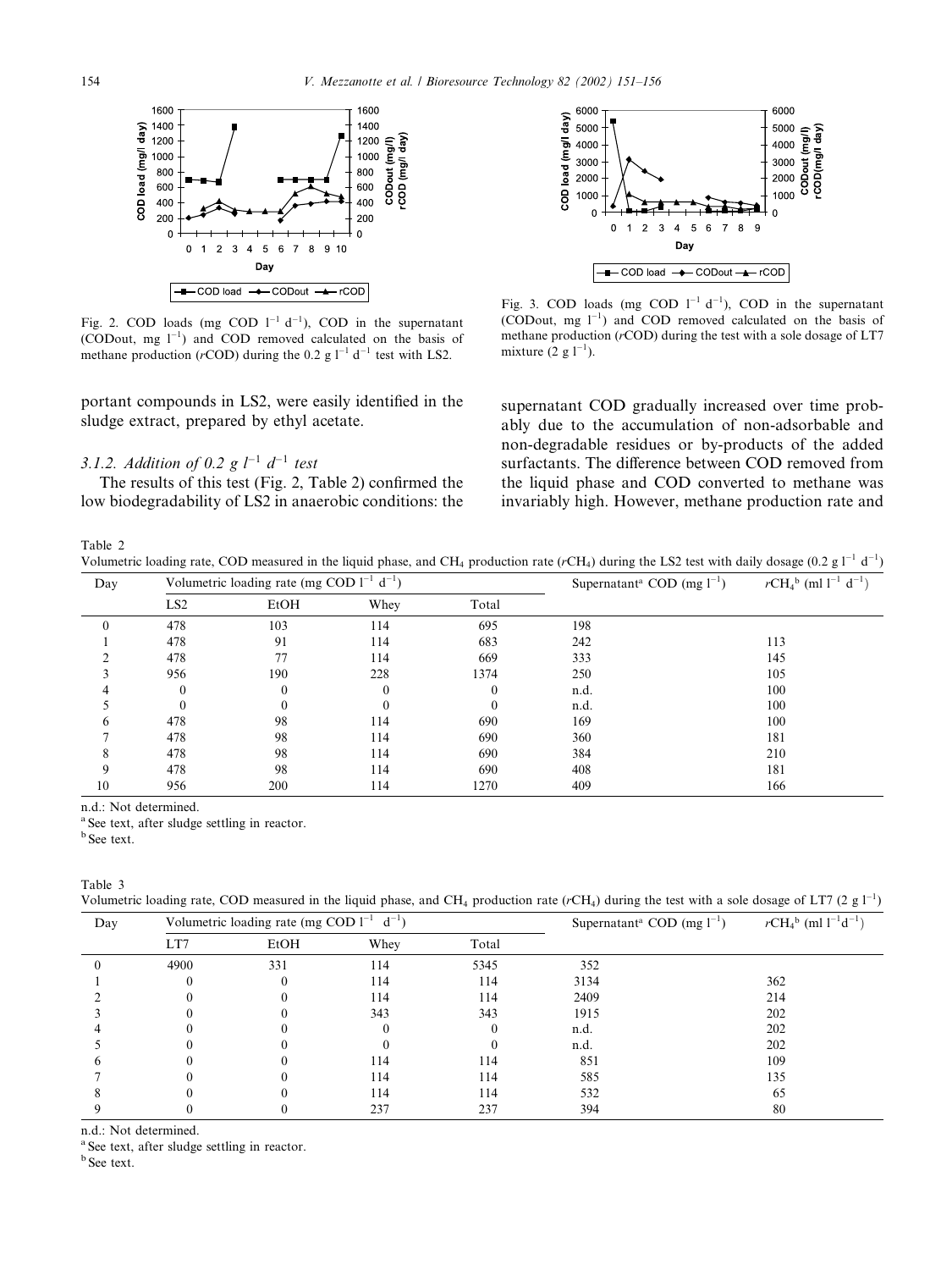| ×            | ×           |
|--------------|-------------|
| ۰,<br>$\sim$ | I<br>$\sim$ |

| Day | Volumetric loading rate (mg COD $1^{-1}$ d <sup>-1</sup> ) |          |      | Supernatant <sup>a</sup> COD (mg $1^{-1}$ ) | $rCH_4^b$ (ml $l^{-1}$ d <sup>-1</sup> ) |     |
|-----|------------------------------------------------------------|----------|------|---------------------------------------------|------------------------------------------|-----|
|     | LT7                                                        | EtOH     | Whey | Total                                       |                                          |     |
|     | 490                                                        | 33       | 114  | 637                                         | 372                                      |     |
|     | 490                                                        | 19       | 114  | 623                                         | 248                                      | 163 |
|     | 490                                                        | 41       | 114  | 645                                         | 213                                      | 157 |
|     | 490                                                        | 33       | 114  | 637                                         | 259                                      | 141 |
|     | 980                                                        | 67       | 228  | 1275                                        | 328                                      | 119 |
|     |                                                            |          |      |                                             | n.d.                                     | 119 |
| h   |                                                            | $\Omega$ |      | 0                                           | n.d.                                     | 119 |
|     | 490                                                        | 29       | 114  | 633                                         | 226                                      | 130 |
|     | 490                                                        | 39       | 114  | 643                                         | 248                                      | 113 |
|     | 490                                                        | 19       | 114  | 623                                         | 198                                      | 145 |

Volumetric loading rate, COD measured in the liquid phase, and CH<sub>4</sub> production rate ( $rCH<sub>4</sub>$ ) during the LT7 test with daily dosage (0.2 g  $1^{-1}$  d<sup>-1</sup>)

n.d.: Not determined.

<sup>a</sup> See text, after sludge settling in reactor.

 $<sup>b</sup>$  See text.</sup>

Table 4

COD removal from the liquid phase increased after the sixth day and during the last days the values of both parameters increased compared to those measured at the beginning of the test. This might well have indicated a partial adaptation of the microbial consortium.

#### 3.2. Tests adding LT7

## 3.2.1. Addition of 2 g  $l^{-1}$  test

The second LAE mixture showed a somewhat different behaviour (Fig. 3 and Table 3): after the surfactant addition, the supernatant COD and methane production rate increased appreciably. Thereafter, COD decreased regularly as did methane production rate. Nevertheless, during the whole test, methane production was much higher than the one corresponding to the daily load, made only of the co-substrate. In fact, average rCOD was 160 ml  $1^{-1}$  d<sup>-1</sup> while the value related only to the co-substrate load should have been 40 ml  $1^{-1}$  d<sup>-1</sup>. After the third day methane vield, mainly related to co-substrate addition (0.1 g  $1^{-1} d^{-1}$ ), was quite variable, ranging between 0.15 and 0.59 ml  $CH<sub>4</sub>/mg$ COD removed. The test average (0.39 ml per mg COD removed) was close to the stoichiometric value, confirming the active metabolism of anaerobic bacteria. The



Fig. 4. COD loads (mg COD  $1^{-1}$  d<sup>-1</sup>). COD in the supernatant (CODout, mg  $1^{-1}$ ) and COD removed calculated on the basis of methane production ( $r$ COD) during the 0.2 g  $1^{-1}$  test with LT7.

overall COD removal was 96%. At the end of the test. there was a very good agreement between methane production and COD removed and COD concentration in the supernatant was about at the same level as before the surfactant addition, as indicated in Table 3.

3.2.2. Addition of 0.2 g  $l^{-1}$   $d^{-1}$  test

LT7 was well degraded also when it was added daily. The COD concentration in the supernatant remained fairly constant during the test, as reported in Table 4 and methane production, as rCOD, varied within a limited range as one may observe in Fig. 4.

# 4. Conclusion

Experimental results obtained in anaerobic degradation tests of two mixtures of linear alcohol ethoxylates indicate very different behaviours within the same class of compounds.

The two main factors, related to the water solubility or sludge adsorbability of the molecule, seem to be the number of carbon atoms in the alkyl chain and the number of ethoxy units in the hydrophilic portion.

As the most abundant compounds in both mixtures had similar carbon chain length, it may be assumed that the adsorption of the molecules on anaerobic sludge is inversely proportional to the number of ethoxy groups (E). In fact, it was observed that for LS2 mixture ( $E = 2$ ) removal took place mostly by adsorption, while the higher solubility of LT7 ( $E = 7$ ) determined its different distributions between solid and liquid phases. The accepted assumption that microbial metabolism concerns first and foremost the ethoxy portion of the molecule (Reynolds et al., 1997) might also apply to anaerobic degradation and explain the different degradations observed for the two mixtures. Data from pulse and continuous addition tests indicate that the former technique is more suitable to discriminate adsorption and biode